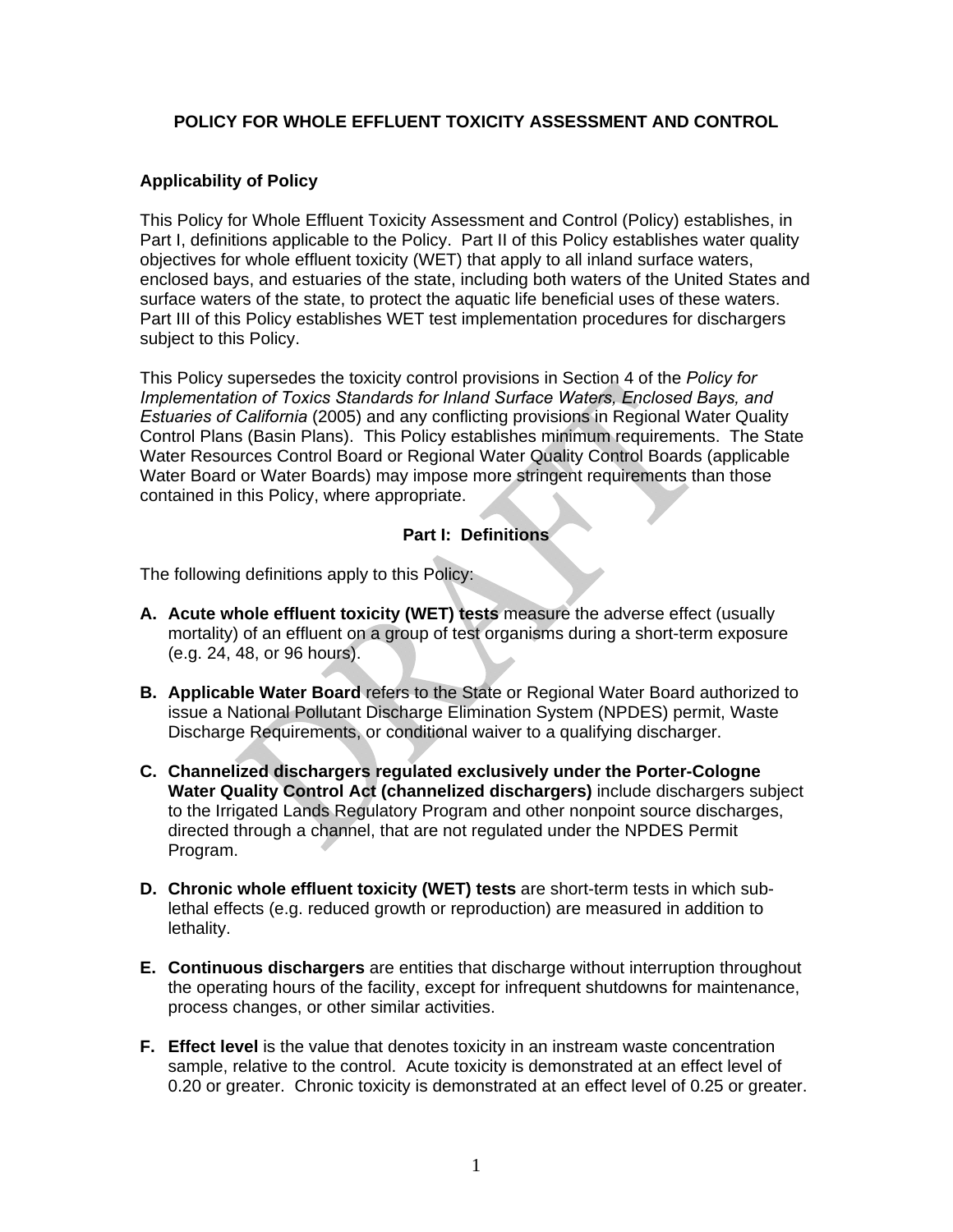- **G. Insignificant dischargers** are discharging entities that are deemed a very low threat to water quality by the applicable Water Board.
- **H. Instream waste concentration (IWC)** is the concentration of a toxicant or effluent in the receiving water after mixing (the inverse of the dilution factor).
- **I. Major POTW facilities** are publicly owned treatment works that discharge at a rate that is equal to or greater than one million gallons per day.
- **J. Non-continuous dischargers** are entities that discharge at a lower rate than that of continuous dischargers, and include facilities that discharge on an intermittent and seasonal basis.
- **K. Point source dischargers enrolled in the Waste Discharge Requirements Program (point source WDR enrollees)** include point source discharges to inland surface waters, enclosed bays, and estuaries of the state that are subject to Waste Discharge Requirements other than an NPDES permit.
- **L. Reasonable potential** is a designation used for an effluent that is projected or calculated to cause or contribute to an excursion above a water quality standard. For the purposes of this Policy, reasonable potential is demonstrated if the effluent at the IWC produces a "fail" test result, or if the mean effect level at the IWC is greater than 0.10.
- **M. Regulatory Management Decision (RMD)** is the decision that represents the maximum allowable error rates and thresholds for toxicity and non-toxicity that would result in an acceptable risk to aquatic life.
- **N. Tier** refers to the whole effluent toxicity test methods established in 40 Code of Federal Regulations Section 136.3 (revised as of July 1, 2005) and *Short-Term Methods for Estimating the Chronic Toxicity of Effluents and Receiving Waters to West Coast Marine and Estuarine Organisms*, *First Edition* (EPA-600-R-95-136). Tier I methods are preferred for reasonable potential analyses and routine monitoring. Tier II methods can be approved by the applicable Water Board for reasonable potential analyses and routine monitoring if Tier I test species are unavailable.
- **O. Whole effluent toxicity (WET)** means the aggregate toxic effect of an effluent measured directly by a chronic or acute toxicity test.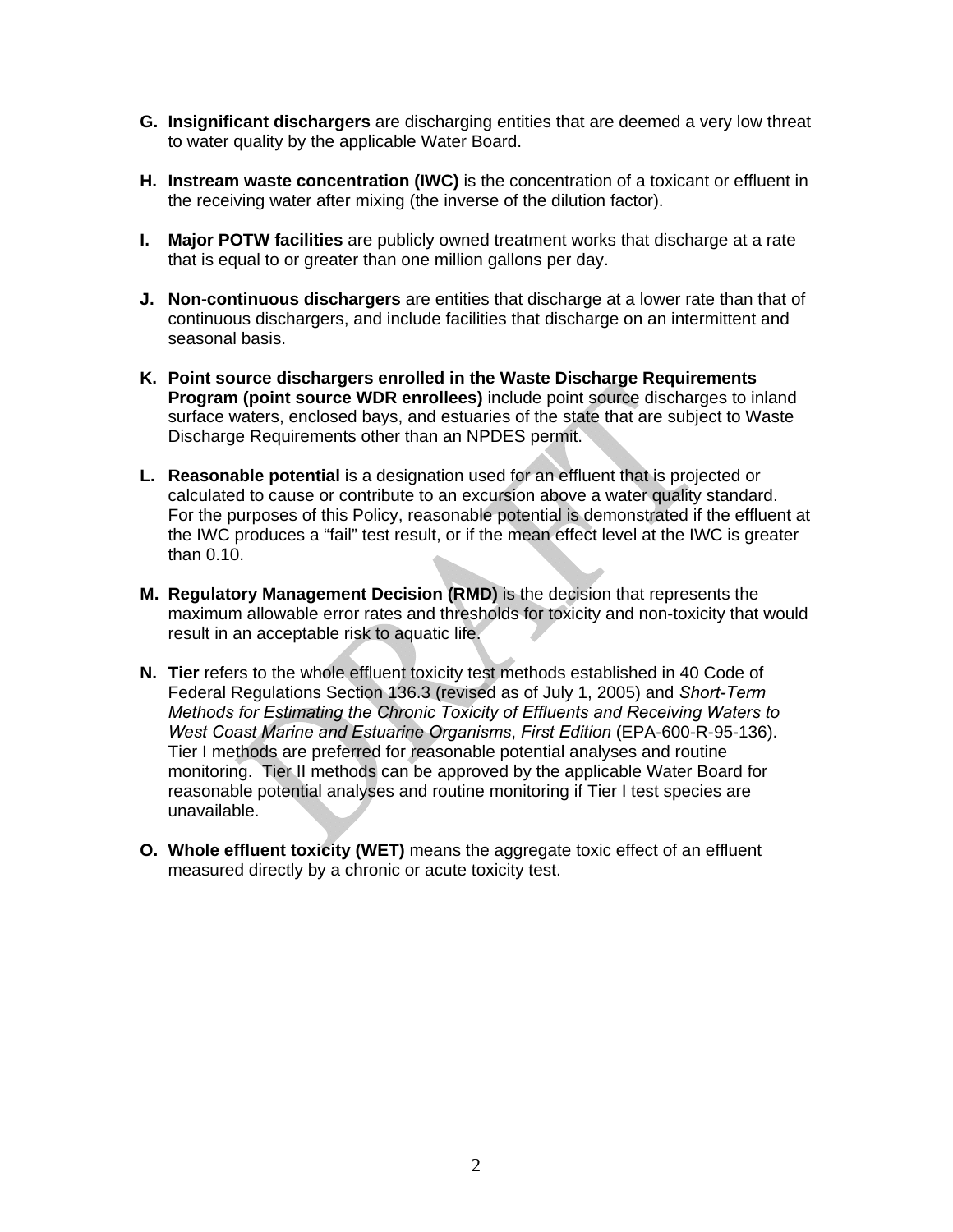## **PART II: Whole Effluent Toxicity Objectives**

The following WET objectives apply to all inland surface waters, enclosed bays, and estuaries, including waters of the United States and surface waters of the state:

#### **Acute WET**

The acute WET objective is expressed as a null hypothesis and a regulatory management decision (RMD) of 0.80 for acute WET methods, where a 0.20 effect (or more) at the instream waste concentration (IWC) demonstrates an unacceptable level of acute toxicity. The following statement shall be used as the null hypothesis, where compliance is demonstrated by rejecting the null hypothesis:

 $H_0$ : Mean response (IWC) < 0.80  $\cdot$  mean response (control)

#### **Chronic WET**

The chronic WET objective is expressed as a null hypothesis and an RMD of 0.75 for chronic WET methods, where a 0.25 effect (or more) at the IWC demonstrates an unacceptable level of chronic toxicity. The following statement shall be used as the null hypothesis, where compliance is demonstrated by rejecting the null hypothesis:

 $H_0$ : Mean response (IWC) < 0.75 • mean response (control)

## **PART III: Implementation Procedures**

Implementation procedures for non-storm water NPDES permittees and point source WDR enrollees are contained in Section A below. Implementation procedures for storm water dischargers regulated pursuant to NPDES permits are contained in Section B below. Implementation procedures for channelized dischargers regulated exclusively under the Porter-Cologne Water Quality Control Act (channelized dischargers) are contained in Section C below.

#### **A. Non-Storm Water NPDES Permittees and Point Source WDR Enrollees**

#### **1. Reasonable Potential**

Except as otherwise provided in Part III, Section A-9 of this Policy, prior to permit issuance and reissuance, all non-storm water NPDES permittees and point source WDR enrollees shall conduct a reasonable potential analysis pursuant to the procedures established in Part III, Section A-1 to determine if their discharge has the reasonable potential to cause or contribute to an excursion of the chronic WET objective established in Part II. The applicable Water Board shall have the discretion to require reasonable potential analyses for acute WET.

Publicly owned treatment works (POTWs) categorized as major facilities are assumed to have reasonable potential to cause or contribute to an excursion of both the acute and chronic WET objectives established in Part II. Accordingly, pursuant to the provisions established in Part III, Section A-1, major POTW facilities shall conduct a reasonable potential analysis for chronic WET in order to identify or confirm the most sensitive test species for routine monitoring use.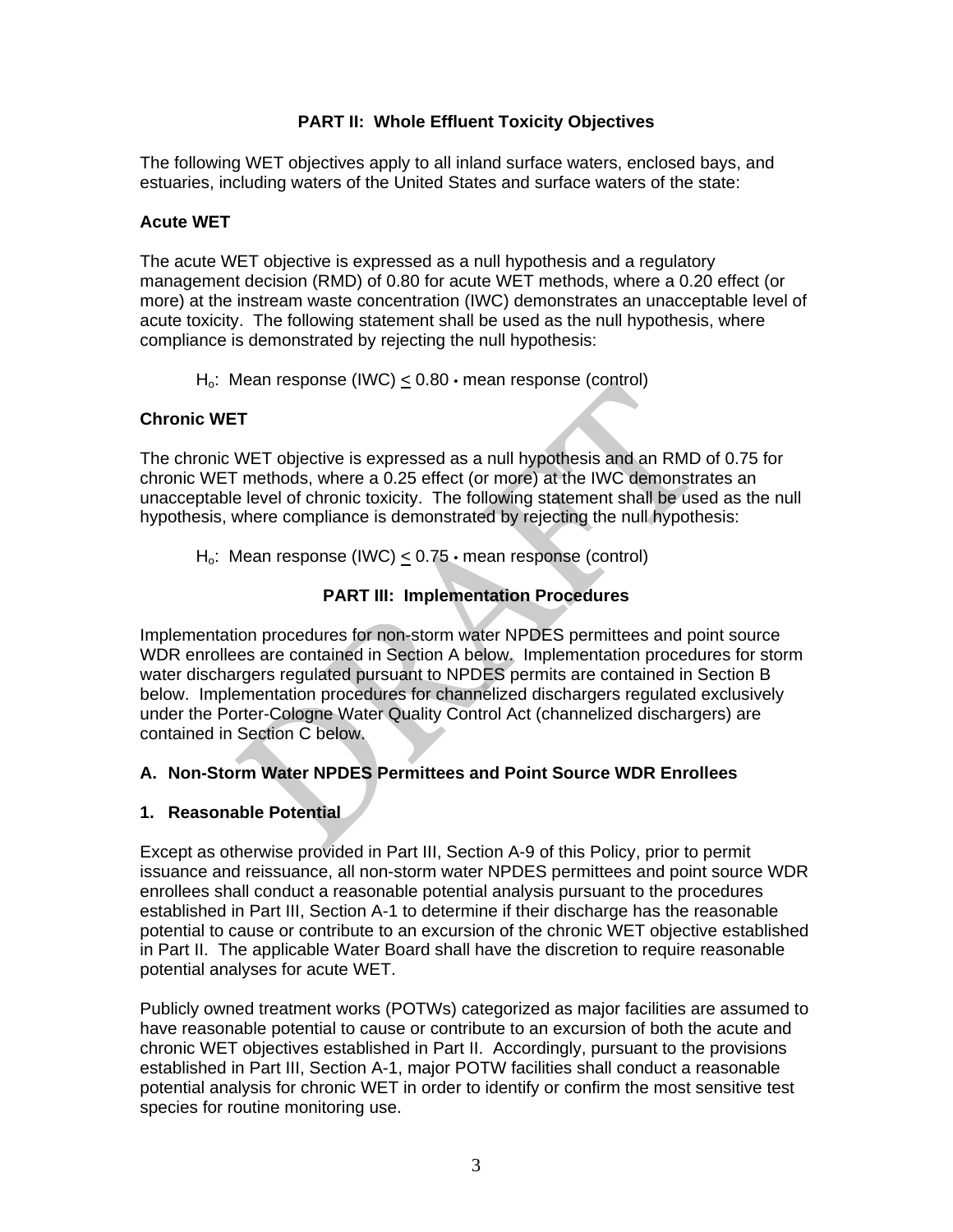Test method selection is determined by salinity and Tier classification. Freshwater test methods shall be used for receiving waters with salinity less than 1,000 mg/L; marine test methods shall be used for receiving waters with salinity equal to or greater than 1,000 mg/L. Tier I test methods are preferred for compliance monitoring, however, the applicable Water Board can approve the use of Tier II test methods if Tier I organisms are not available.

At a minimum, reasonable potential analyses for chronic WET shall include one vertebrate, one invertebrate and one aquatic plant. If the applicable Water Board requires an acute reasonable potential analysis, acute WET analyses shall include one vertebrate and one invertebrate. At least four WET tests utilizing the IWC and control shall be performed for each species used. The test methods established in 40 Code of Federal Regulations (CFR) Section 136.3 (revised as of July 1, 2005) and *Short-Term Methods for Estimating the Chronic Toxicity of Effluents and Receiving Waters to West Coast Marine and Estuarine Organisms*, *First Edition* (EPA-600-R-95-136) shall be followed when conducting this analysis. Test results shall be calculated using the Test of Significant Toxicity (TST), described in Part III, Section A-6 of this Policy. WET test data generated during the current permit term or any valid data submitted for permit renewal may be used for reasonable potential analyses, provided that the data meet all of the requirements established in Part III, Section A-1. Reasonable potential is demonstrated if the effluent, at the IWC, produces a test result of "fail," as described in Part III, Section A-6. If the initial test result is "pass," a second assessment shall be applied in order to further examine a discharge's reasonable potential to cause or contribute to an excursion of the acute and chronic WET objectives established in Part II. The second assessment of a "pass" result shall be conducted as follows:

% Effect at IWC =  $\frac{\text{Mean Control Response} - \text{Mean Response at IWC}}{\text{Mean} + \text{Mean} + \text{Mean} + \text{Mean} + \text{Mean} + \text{Mean} + \text{Mean} + \text{Mean}}$ Mean Control Response

Based upon the foregoing, a discharge has reasonable potential to cause or contribute to an excursion of the WET objectives established in Part II if the effluent at the IWC produces a test result of "fail," or if the mean effect level at the IWC is greater than 0.10. A discharge does not have reasonable potential if the IWC passes each WET test and exhibits a mean effect level at or below 0.10.

# **2. Effluent Limitations in Permits**

Except for major POTW facilities, numeric effluent limitations for acute or chronic WET are not required if the applicable Water Board determines that no reasonable potential exists. However, the applicable Water Board may require periodic monitoring for WET. Because reasonable potential is assumed for all major POTW facilities, permits for these facilities shall include a numeric effluent limitation for chronic WET. For all other nonstorm water NPDES permittees and point source WDR enrollees, if the applicable Water Board determines that reasonable potential exists to exceed the chronic WET objective, as provided in Section A-1, the permit shall include a numeric effluent limitation for chronic WET. A numeric effluent limitation for acute WET shall be applied at the discretion of the applicable Water Board. If a numeric effluent limitation for acute WET is imposed, it shall be implemented consistent with the requirements of this Policy. Maximum daily limitations and average monthly limitations have been deemed impracticable for this Policy. Numeric effluent limitations shall therefore be expressed as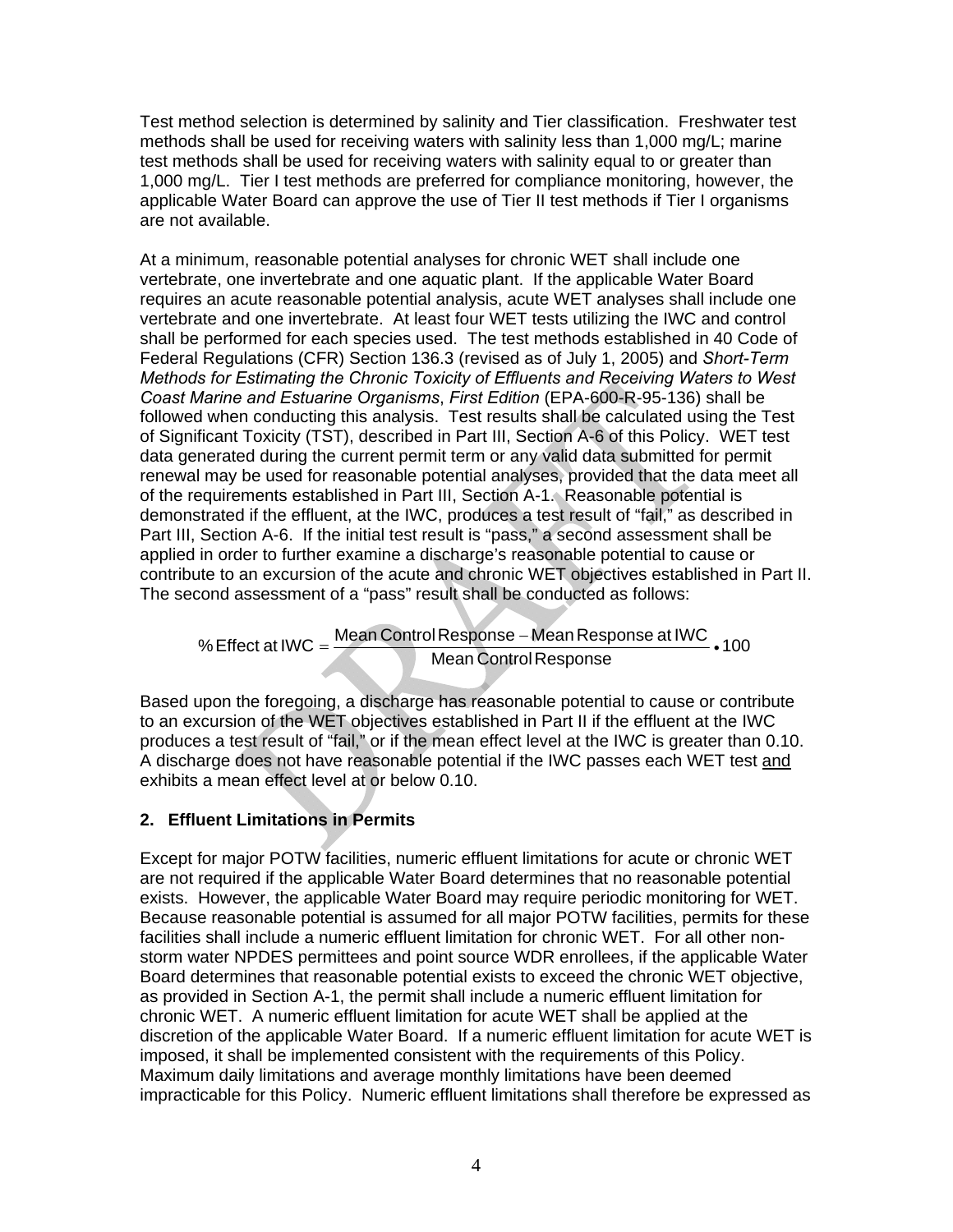daily limitations, with the appropriate monitoring frequency established in Part III, Section A-5. Compliance with the numeric effluent limitations shall be determined according to the provisions in Part III, Section A-7. To the extent authorized by law, mixing zones and dilution credits may be applied to effluent limitations.

# **3. Test Methods**

Non-storm water NPDES permittees and point source WDR enrollees, as well as dischargers identified in Part III, Sections B and C, shall follow the methods for chronic WET tests as established in 40 CFR Section 136.3 (revised as of July 1, 2005). The method manuals referenced therein include *Short-term Methods for Estimating the Chronic Toxicity of Effluents and Receiving Waters to Freshwater Organisms, Fourth Edition* (EPA-821-R-02-013), and *Short-term Methods for Estimating the Chronic Toxicity of Effluents and Receiving Waters to Marine and Estuarine Organisms*, *Third Edition* (EPA-821-R-02-014). Additional methods approved for chronic WET monitoring are outlined in *Short-Term Methods for Estimating the Chronic Toxicity of Effluents and Receiving Waters to West Coast Marine and Estuarine Organisms*, *First Edition* (EPA-600-R-95-136). Dischargers required to monitor acute WET shall follow the WET test protocols established in *Measuring the Acute Toxicity of Effluents and Receiving Waters to Freshwater and Marine Organisms, Fifth Edition* (EPA-821-R-02-012).

# **4. Routine Monitoring**

Non-storm water NPDES permittees and point source WDR enrollees are required to conduct routine chronic WET monitoring if reasonable potential is demonstrated or assumed, as provided in Part III, Section A-1. If a discharger has reasonable potential to exceed the acute objective, the discharger shall conduct routine acute WET monitoring, in addition to chronic WET monitoring. The test species that exhibits the highest mean effect level of sensitivity during this analysis shall be utilized for routine monitoring during the permit cycle. Routine WET test design shall include, at a minimum, a two concentration analysis of the IWC compared to a control concentration. Results shall be analyzed using the TST method outlined in Part III, Section A-6. Regardless of the outcome of a reasonable potential analysis, the applicable Water Board may require non-storm water NPDES permittees and point source WDR enrollees to conduct periodic monitoring for chronic or acute WET.

# **5. Monitoring Frequency**

Non-storm water NPDES permittees and point source WDR enrollees that are continuous dischargers that discharge at a rate equal to or greater than one million gallons per day shall conduct one chronic WET test every calendar month for the duration of the permit. Non-storm water NPDES permittees and point source WDR enrollees that are non-continuous dischargers that discharge at a rate equal to or greater than one million gallons per day shall conduct one chronic WET test every calendar month for the duration of the permit, but only during each period of discharge. Nonstorm water NPDES permittees and point source WDR enrollees that are continuous dischargers that discharge at a rate less than one million gallons per day shall conduct one chronic WET test per three-month period for the duration of the permit. Non-storm water NPDES permittees and point source WDR enrollees that are non-continuous dischargers that discharge at a rate less than one million gallons per day shall conduct one chronic WET test per three-month discharge period; rounding up whenever the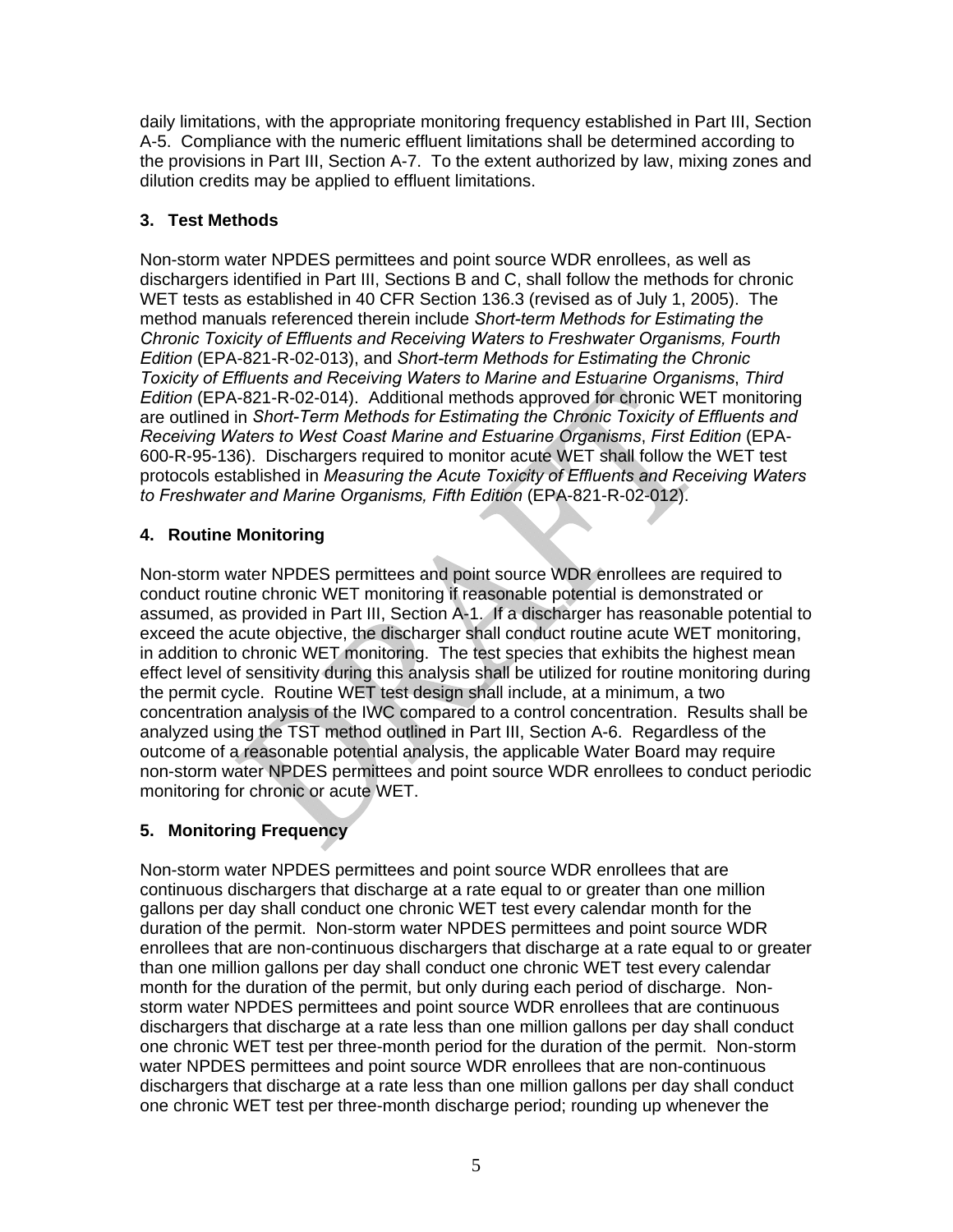discharge period is not a multiple of three. If required, acute WET monitoring shall be conducted at intervals determined by the applicable Water Board.

#### **6. Statistical Method**

Results obtained from chronic and acute WET tests shall be analyzed using the TST method as follows:

For each test endpoint, follow Steps 1 through 5 below.

**Step 1:** Prior to analysis, if the measured response is reported as a percentage (e.g. percent survival, percent fertilization) it must be transformed using the arc sine square root transformation:

Calculate the response proportion (RP) for each replicate:

 $RP =$  (number of surviving or unaffected organisms) / (number exposed)

Transform each RP to arc sine based on the following scenarios:

For  $0 < RP < 1$ 

Angle (in radians) = arc sine  $\sqrt{(RP)}$ 

For  $RP = 0$ 

Angle (in radians) = arc sine  $\sqrt{1/4n}$ Where  $n =$  number of trials completed for each replicate

For  $RP = 1$ 

Angle =  $1.5708$  rad – (radians for RP = 0)

**Step 2: Conduct Welch's t-test using the following equation:** 

$$
t = \frac{\overline{Y}_t - b \cdot \overline{Y}_c}{\sqrt{\frac{S_t^2}{n_t} + \frac{b^2 S_c^2}{n_c}}}
$$

Where:

| Mean response for the control                |
|----------------------------------------------|
| Mean response for the IWC                    |
| Estimate of the variance for the control     |
| Estimate of the variance for the IWC         |
| Number of replicates for the control         |
| Number of replicates for the IWC             |
| 0.75 for chronic tests; 0.80 for acute tests |
|                                              |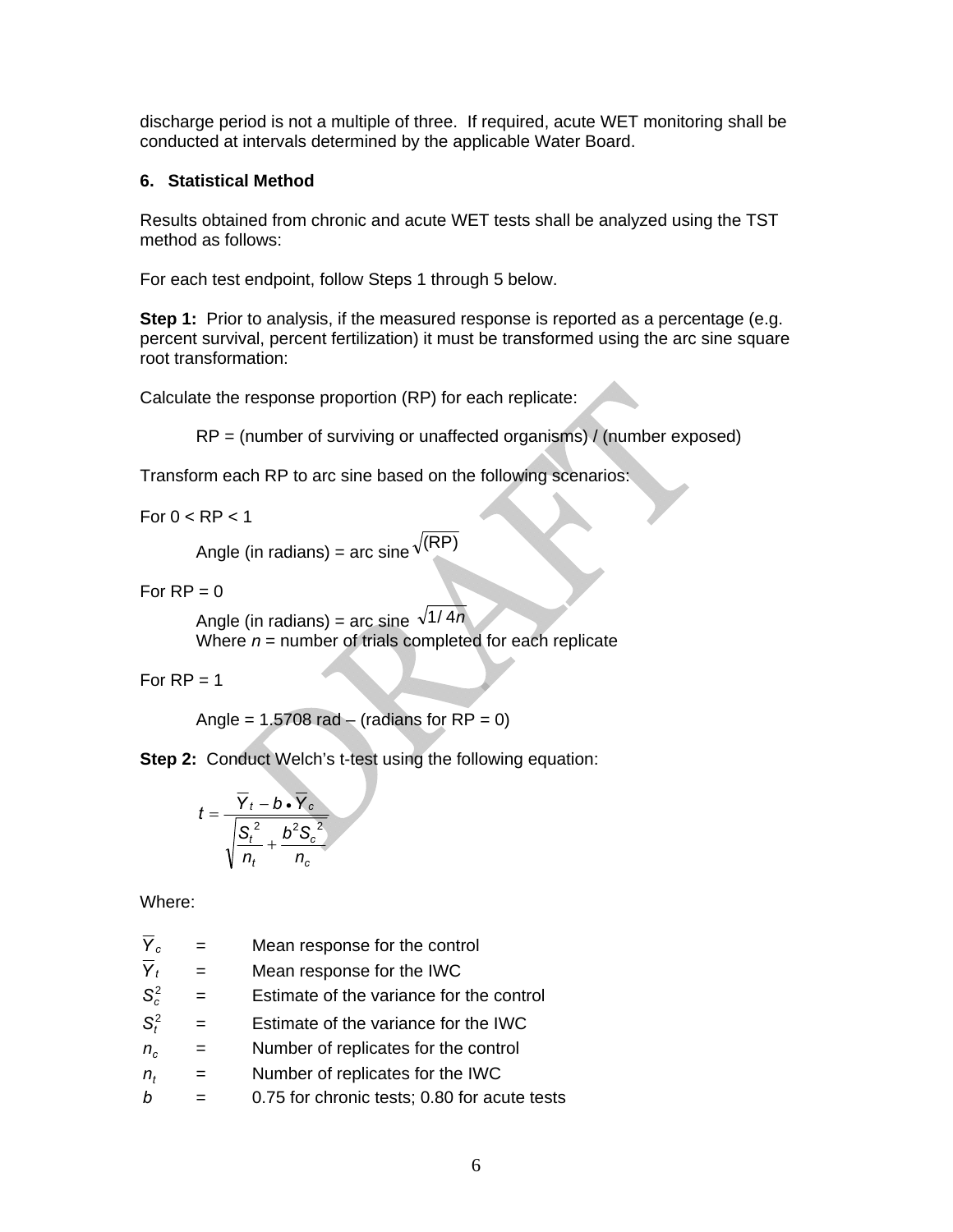**Step 3:** Adjust the degrees of freedom using the following equation:



For tests using Welch's t-test, the degrees of freedom are obtained from *v* in the equation above. Since *v* is most likely a non-integer, round *v* to the next lowest integer.

**Step 4:** Using the calculated t-value from Step 2, compare the calculated t-value with the critical t-value in Table 2, using the test method-specific alpha values shown in Table 1. To obtain the critical t-value, look across the table for the *α* error value that corresponds to the WET test method and then look down the table for the appropriate degrees of freedom.

**Step 5:** If the calculated t-value is less than the critical t-value, the IWC is declared toxic and the test result is a "fail" at the IWC. If the calculated t-value is greater than the critical t-value, the IWC is not declared toxic and the test result is a "pass" at the IWC.

Refer to U.S. EPA's *National Pollutant Discharge Elimination System Test of Significant Toxicity Implementation Document* (EPA-833-R-10-003) for additional guidance. The TST is the recommended method of analysis for all WET monitoring programs.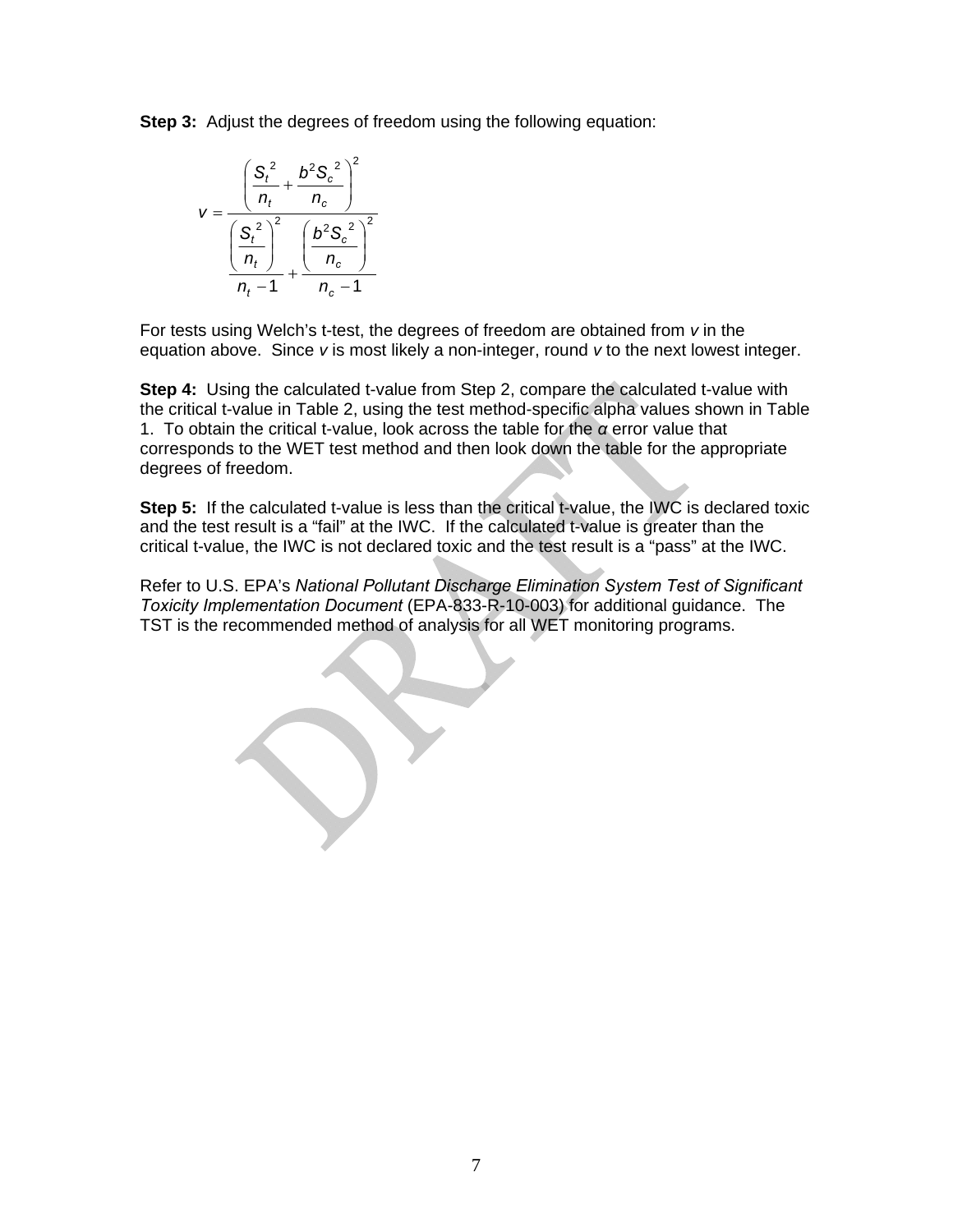| EPA WET Test Method <sup>1</sup>                                                                             | b Value | <b>Tier</b>  | <b>False</b><br><b>Negative</b><br>(a Error) |  |  |  |  |  |
|--------------------------------------------------------------------------------------------------------------|---------|--------------|----------------------------------------------|--|--|--|--|--|
| <b>Chronic Freshwater Methods</b>                                                                            |         |              |                                              |  |  |  |  |  |
| Ceriodaphnia dubia (water flea)<br>survival and reproduction                                                 | 0.75    | L            | 0.20                                         |  |  |  |  |  |
| Pimephales promelas (fathead minnow)<br>survival and growth                                                  | 0.75    |              | 0.25                                         |  |  |  |  |  |
| Selenastrum capricorutum (green alga)<br>growth                                                              | 0.75    |              | 0.25                                         |  |  |  |  |  |
| <b>Chronic West Coast Marine Methods</b>                                                                     |         |              |                                              |  |  |  |  |  |
| Atherinops affinis (topsmelt)<br>survival and growth                                                         | 0.75    | ı            | 0.25                                         |  |  |  |  |  |
| Dendraster excentricus (sand dollar);<br>Strongylocentrotus purpuratus<br>(purple urchin) fertilization      | 0.75    |              | 0.05                                         |  |  |  |  |  |
| Dendraster excentricus (sand dollar);<br>Strongylocentrotus purpuratus<br>(purple urchin) larval development | 0.75    |              | 0.05                                         |  |  |  |  |  |
| Haliotis rufescans (red abalone)<br>larval development                                                       | 0.75    |              | 0.05                                         |  |  |  |  |  |
| Mytilus sp. (mussels);<br>Crassostrea gigas (oyster)<br>embryo-larval development                            | 0.75    |              | 0.05                                         |  |  |  |  |  |
| Macrocystis pyrifera (giant kelp)<br>germination and germ-tube length                                        | 0.75    | I            | 0.05                                         |  |  |  |  |  |
| <b>Chronic East Coast Marine Methods</b>                                                                     |         |              |                                              |  |  |  |  |  |
| Menidia beryllina (inland silverside)<br>larval survival and growth                                          | 0.75    | $\mathbf{H}$ | 0.25                                         |  |  |  |  |  |
| Mysidopsis bahia (mysid)<br>survival, growth, and fecundity                                                  | 0.75    | $\mathbf{I}$ | 0.15                                         |  |  |  |  |  |
| <b>Acute Freshwater Methods</b>                                                                              |         |              |                                              |  |  |  |  |  |
| Ceriodaphnia dubia; Daphnia pulex;<br>Daphnia magna (water flea) acute survival                              | 0.80    |              | 0.10                                         |  |  |  |  |  |
| Pimephales promelas (fathead minnow)<br>acute survival                                                       | 0.80    |              | 0.10                                         |  |  |  |  |  |
| Oncorhyncus mykiss (rainbow trout)<br>acute survival                                                         | 0.80    | I            | 0.10                                         |  |  |  |  |  |
| <b>Acute Marine Methods</b>                                                                                  |         |              |                                              |  |  |  |  |  |
| Atherinops affinis (topsmelt)<br>acute survival                                                              | 0.80    | L            | 0.10                                         |  |  |  |  |  |
| Menidia beryllina (inland silverside)<br>acute survival                                                      | 0.80    |              | 0.10                                         |  |  |  |  |  |

# **Table 1.** Summary of alpha (*α*) levels for approved WET test methods.

 $\overline{a}$ 

 $\overline{\phantom{a}}$ <sup>1</sup> The false positive rate ( $\beta$  error) is 0.05 for all test methods.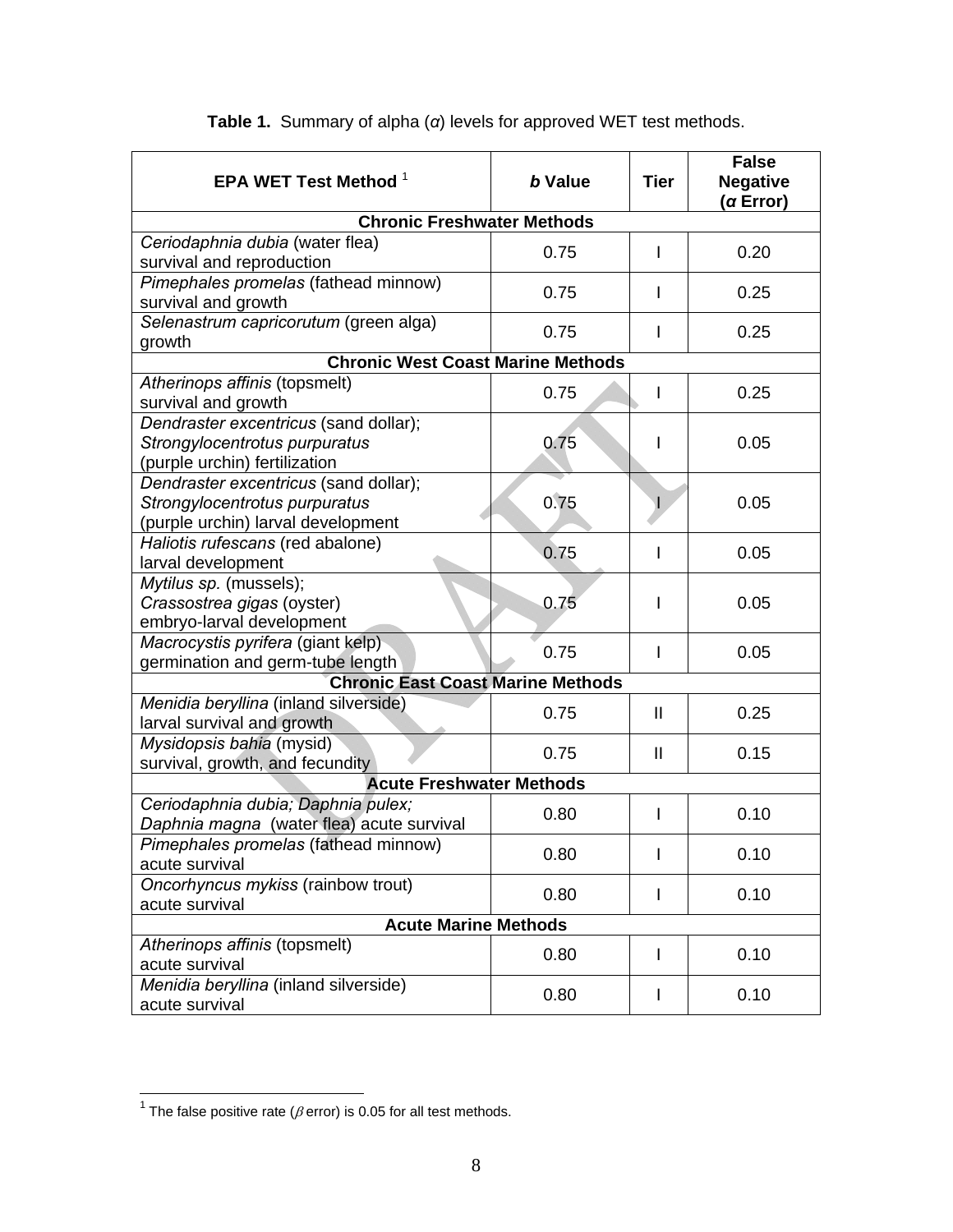| $\alpha$ Error               |        |        |        |        |        |  |  |  |  |
|------------------------------|--------|--------|--------|--------|--------|--|--|--|--|
| Degrees of<br>Freedom<br>(v) | 0.25   | 0.20   | 0.15   | 0.10   | 0.05   |  |  |  |  |
| 1                            | 1      | 1.3764 | 1.9626 | 3.0777 | 6.3138 |  |  |  |  |
| $\mathbf 2$                  | 0.8165 | 1.0607 | 1.3862 | 1.8856 | 2.92   |  |  |  |  |
| 3                            | 0.7649 | 0.9785 | 1.2498 | 1.6377 | 2.3534 |  |  |  |  |
| 4                            | 0.7407 | 0.941  | 1.1896 | 1.5332 | 2.1318 |  |  |  |  |
| 5                            | 0.7267 | 0.9195 | 1.1558 | 1.4759 | 2.015  |  |  |  |  |
| 6                            | 0.7176 | 0.9057 | 1.1342 | 1.4398 | 1.9432 |  |  |  |  |
| $\overline{7}$               | 0.7111 | 0.896  | 1.1192 | 1.4149 | 1.8946 |  |  |  |  |
| 8                            | 0.7064 | 0.8889 | 1.1081 | 1.3968 | 1.8595 |  |  |  |  |
| 9                            | 0.7027 | 0.8834 | 1.0997 | 1.383  | 1.8331 |  |  |  |  |
| 10                           | 0.6998 | 0.8791 | 1.0931 | 1.3722 | 1.8125 |  |  |  |  |
| 11                           | 0.6974 | 0.8755 | 1.0877 | 1.3634 | 1.7959 |  |  |  |  |
| 12                           | 0.6955 | 0.8726 | 1.0832 | 1.3562 | 1.7823 |  |  |  |  |
| 13                           | 0.6938 | 0.8702 | 1.0795 | 1.3502 | 1.7709 |  |  |  |  |
| 14                           | 0.6924 | 0.8681 | 1.0763 | 1.345  | 1.7613 |  |  |  |  |
| 15                           | 0.6912 | 0.8662 | 1.0735 | 1.3406 | 1.7531 |  |  |  |  |
| 16                           | 0.6901 | 0.8647 | 1.0711 | 1.3368 | 1.7459 |  |  |  |  |
| 17                           | 0.6892 | 0.8633 | 1.069  | 1.3334 | 1.7396 |  |  |  |  |
| 18                           | 0.6884 | 0.862  | 1.0672 | 1.3304 | 1.7341 |  |  |  |  |
| 19                           | 0.6876 | 0.861  | 1.0655 | 1.3277 | 1.7291 |  |  |  |  |
| 20                           | 0.687  | 0.86   | 1.064  | 1.3253 | 1.7247 |  |  |  |  |
| 21                           | 0.6864 | 0.8591 | 1.0627 | 1.3232 | 1.7207 |  |  |  |  |
| 22                           | 0.6858 | 0.8583 | 1.0614 | 1.3212 | 1.7171 |  |  |  |  |
| 23                           | 0.6853 | 0.8575 | 1.0603 | 1.3195 | 1.7139 |  |  |  |  |
| 24                           | 0.6849 | 0.8569 | 1.0593 | 1.3178 | 1.7109 |  |  |  |  |
| 25                           | 0.6844 | 0.8562 | 1.0584 | 1.3163 | 1.7081 |  |  |  |  |
| 26                           | 0.684  | 0.8557 | 1.0575 | 1.315  | 1.7056 |  |  |  |  |
| 27                           | 0.6837 | 0.8551 | 1.0567 | 1.3137 | 1.7033 |  |  |  |  |
| 28                           | 0.6834 | 0.8546 | 1.056  | 1.3125 | 1.7011 |  |  |  |  |
| 29                           | 0.683  | 0.8542 | 1.0553 | 1.3114 | 1.6991 |  |  |  |  |
| 30                           | 0.6828 | 0.8538 | 1.0547 | 1.3104 | 1.6973 |  |  |  |  |
| inf                          | 0.6745 | 0.8416 | 1.0364 | 1.2816 | 1.6449 |  |  |  |  |

**Table 2.** Critical values of the *t* distribution. One tail probability is assumed.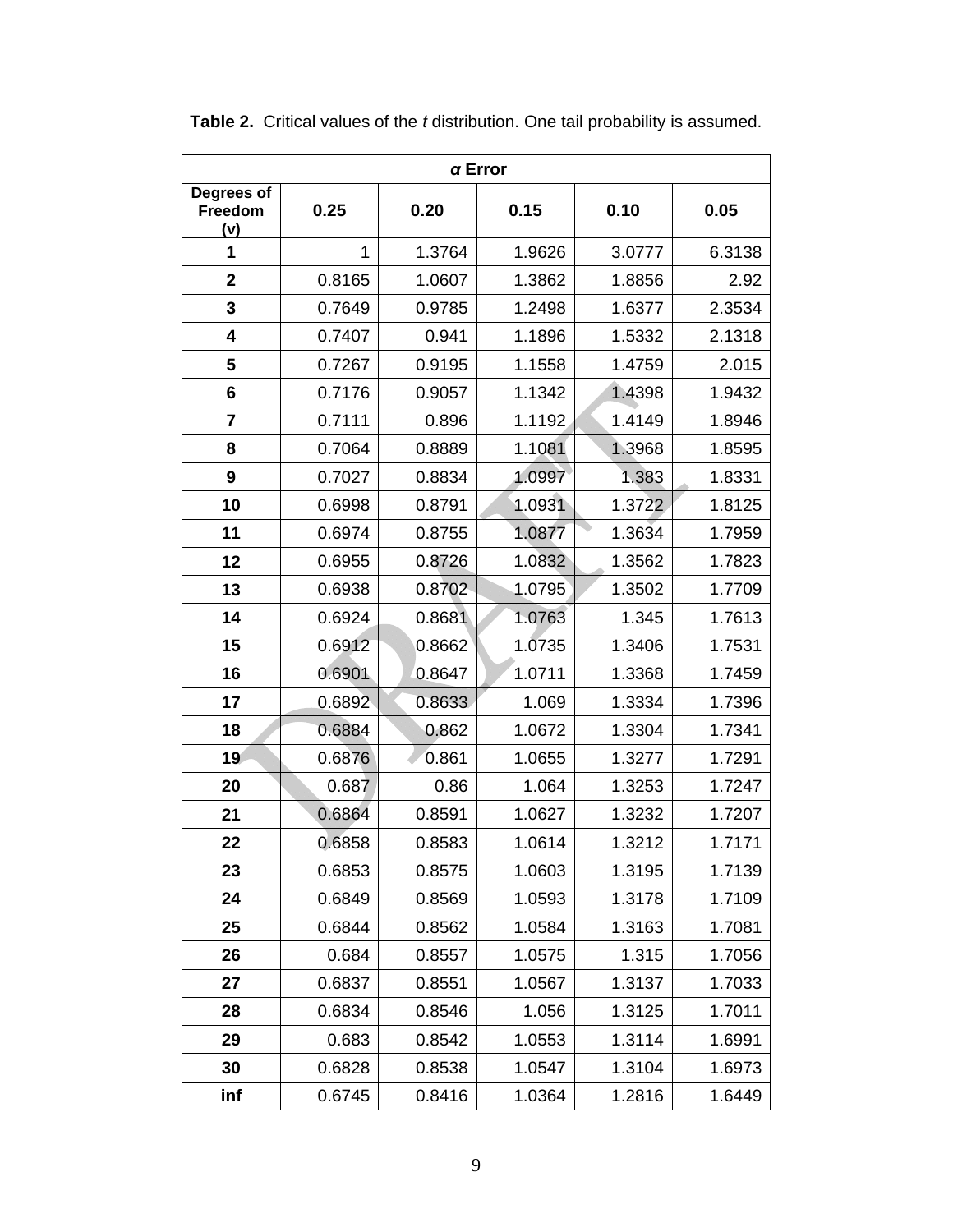## **7. Compliance Determination**

Non-storm water NPDES permittees and point source WDR enrollees shall report the results of routine WET tests to the applicable Water Board as either a pass or a fail at the IWC.

#### **a. Pass**

A test result indicating a "pass" is interpreted as meeting the numeric objectives established in Part II. If a test results in a "pass," dischargers shall continue routine monitoring in accordance with the provisions established in Part III, Section A-4.

## **b. Fail**

A test result indicating a "fail" is interpreted as an excursion of the objectives established in Part II. If a test results in a "fail," dischargers shall initiate an accelerated monitoring schedule approved by the applicable Water Board, no later than fourteen days from the date of the violation. At a minimum, an accelerated monitoring schedule shall consist of six, five-concentration chronic WET tests, conducted at approximately two-week intervals, over a twelve-week period. The test species used for routine chronic WET monitoring shall continue to be used during an accelerated monitoring schedule. The results of each concentration shall be analyzed using the TST. Failure to initiate an accelerated monitoring schedule may result in appropriate enforcement action.

A non-storm water NPDES permittee or point source WDR enrollee in violation of WET numeric effluent limitations shall conduct a Toxicity Reduction Evaluation (TRE) if a test results in a fail at the IWC during accelerated monitoring. Prior to implementing a TRE, a discharger shall submit a TRE Work Plan to the applicable Water Board for approval, no later than thirty days from the date of the accelerated monitoring violation. A TRE work plan, at a minimum, shall include the following: the roles and responsibilities of the TRE team; a complete list of data to be analyzed; a detailed outline of the proposed actions to address and resolve toxicity; and a schedule for conducting the TRE and reporting progress to the applicable Water Board. When TREs are required of multiple facilities that discharge to the same water body, the facilities may coordinate the TREs with the approval of the applicable Water Board. Failure to submit a TRE Work Plan or conduct a TRE may result in appropriate enforcement action.

#### **8. Compliance Schedules**

The applicable Water Board has the discretion to grant a compliance schedule to nonstorm water NPDES permittees and point source WDR enrollees in order to achieve the WET objectives. The compliance schedule shall be consistent with the State Water Board's *Policy for Compliance Schedules in National Pollutant Discharge Elimination System Permits*, Resolution No. 2008-0025, except that the duration of the compliance schedule may not exceed two years from the date of permit issuance, reissuance, or reopener. The discretion to grant compliance schedules, however, will expire ten years after the effective date of this Policy.

#### **9. Insignificant Dischargers**

The Water Boards are authorized to exempt certain minor and non-continuous dischargers that are found to have an insignificant impact on receiving water quality from the provisions of Part III, Section A.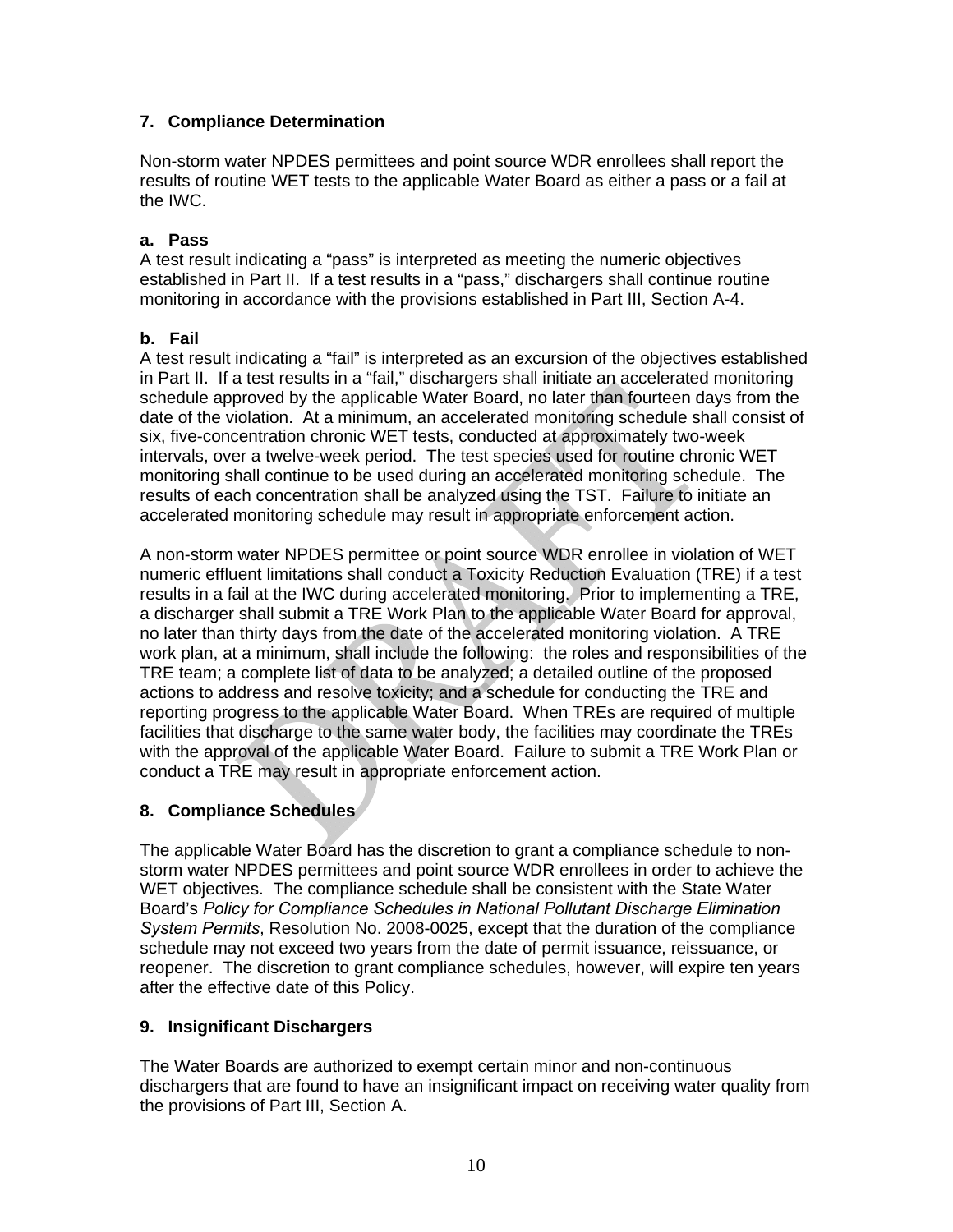The Water Boards are authorized to require insignificant dischargers to implement best management practices (BMP) in lieu of numeric effluent limitations to ensure that the WET objectives established in Part II are achieved and maintained. In addition, the Water Boards are authorized to require WET monitoring for any insignificant discharger.

## **B. Storm Water Dischargers Regulated Pursuant to NPDES Permits**

This Section B is the only portion of the Policy that applies to storm water discharges from municipal separate storm sewer systems (MS4) regulated pursuant to Phase I and Phase II NPDES permits. At the discretion of the applicable Water Board, the provisions established in Section B may also be applied to construction, industrial, and California Department of Transportation discharges of storm water regulated pursuant to a general or individual NPDES permit.

## **1. Existing WET Monitoring Requirements**

For Phase I and Phase II MS4 permits with existing WET monitoring requirements, the applicable Water Board shall, within one year of the effective date of this Policy, issue Water Code Section 13383 letters to require the use of the TST method for all WET data analyses, as described in Part III, Section A-6 of this Policy. Use of the TST method shall be a required component of each permittee's storm water management plan or program (SWMP) after the effective date of this Policy. The applicable Water Board also has the discretion to apply the provisions established in Part III, Section A-7, or other remediation measures. MS4 permittees lacking WET monitoring requirements in their respective SWMPs shall be exempt from the provisions of Part III, Section B-1 for the remainder of their individual permit cycles.

# **2. WET Monitoring Programs Established Pursuant to this Policy**

When an MS4 permit is issued or reissued two years or more after the effective date of this Policy, a WET monitoring program that utilizes the TST method shall be included as a required component of each SWMP. At a minimum, all WET monitoring programs established pursuant to this Policy shall include provisions requiring Phase I and Phase II MS4 permittees to conduct four chronic WET tests during each year of the permit cycle as follows: one chronic WET test shall use samples from the first storm event of the wet season; a second chronic WET test shall use samples from a subsequent wet season storm event; and the two remaining chronic WET tests shall use samples obtained during the dry season.

Identification or confirmation of the most sensitive test species to be used for storm water monitoring, in accordance with the provisions established in Part III, Section A-1, shall also be included as a required component of a SWMP in addition to appropriate remediation measures such as those established in Part III, Section A-7.

# **3. Compliance Schedules**

The applicable Water Board has the discretion to grant a compliance schedule to Phase I and Phase II MS4 permittees in order to achieve the WET monitoring requirements. For Phase I and Phase II MS4 permittees with existing WET monitoring requirements, the duration of the compliance schedule shall not exceed two years, and the discretion to grant compliance schedules for these MS4 permittees shall expire ten years after the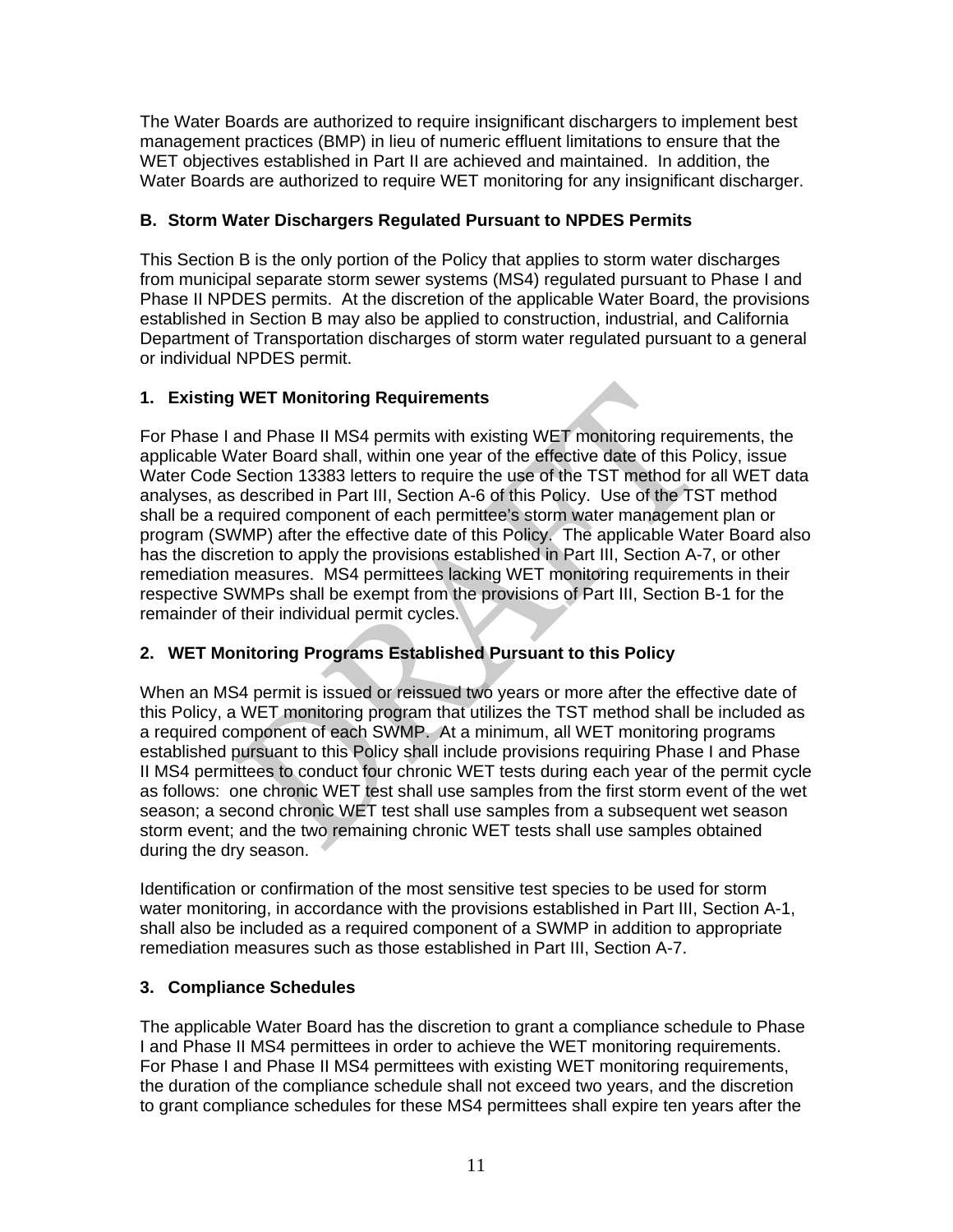effective date of this Policy*.* The State Water Board's *Policy for Compliance Schedules in National Pollutant Discharge Elimination System Permits*, Resolution No. 2008-0025, shall apply to Phase I and Phase II MS4 permittees implementing WET monitoring programs established pursuant to this Policy.

#### **C. Channelized Dischargers Regulated Exclusively Under the Porter-Cologne Water Quality Control Act**

## **1. Existing WET Monitoring Requirements**

For channelized dischargers required to monitor WET under existing provisions established in a conditional waiver or nonpoint source WDR, the applicable Water Board shall, within one year of the effective date of this Policy, issue Water Code Section 13267 letters to require the use of the TST method for all WET data analyses, as described in Part III, Section A-6 of this Policy. Use of the TST method shall be established as a required component of each of these conditional waivers or nonpoint source WDRs after the effective date of this Policy. The applicable Water Board also has the discretion to apply the provisions established in Part III, Section A-7, or other remediation measures. Channelized dischargers lacking WET monitoring requirements in their conditional waiver or nonpoint source WDR shall be exempt from the provisions of Part III, Section B-1 for the remainder of the conditional waiver or nonpoint source WDR cycle.

# **2. WET Monitoring Programs Established Pursuant to this Policy**

When a channelized discharger is issued or reissued a conditional waiver or nonpoint source WDR after the effective date of this Policy, a WET monitoring program that utilizes the TST method shall be included as a required provision. At a minimum, each WET monitoring program shall require channelized dischargers to conduct four chronic WET tests during each year of the waiver or nonpoint source WDR cycle. Sample collection sites and dates shall be determined by the applicable Water Board.

Identification or confirmation of the most sensitive test species to be used for WET monitoring, in accordance with the provisions established in Part III, Section A-1, shall also be included as a required provision, in addition to appropriate remediation measures such as those established in Part III, Section A-7.

# **3. Compliance Schedules**

The applicable Water Board has the discretion to grant compliance schedules to channelized dischargers in order to achieve the WET monitoring requirements. The duration of the compliance schedule shall not exceed two years from the date of permit issuance, reissuance, or reopener. The discretion to grant compliance schedules, however, shall expire ten years after the effective date of this Policy.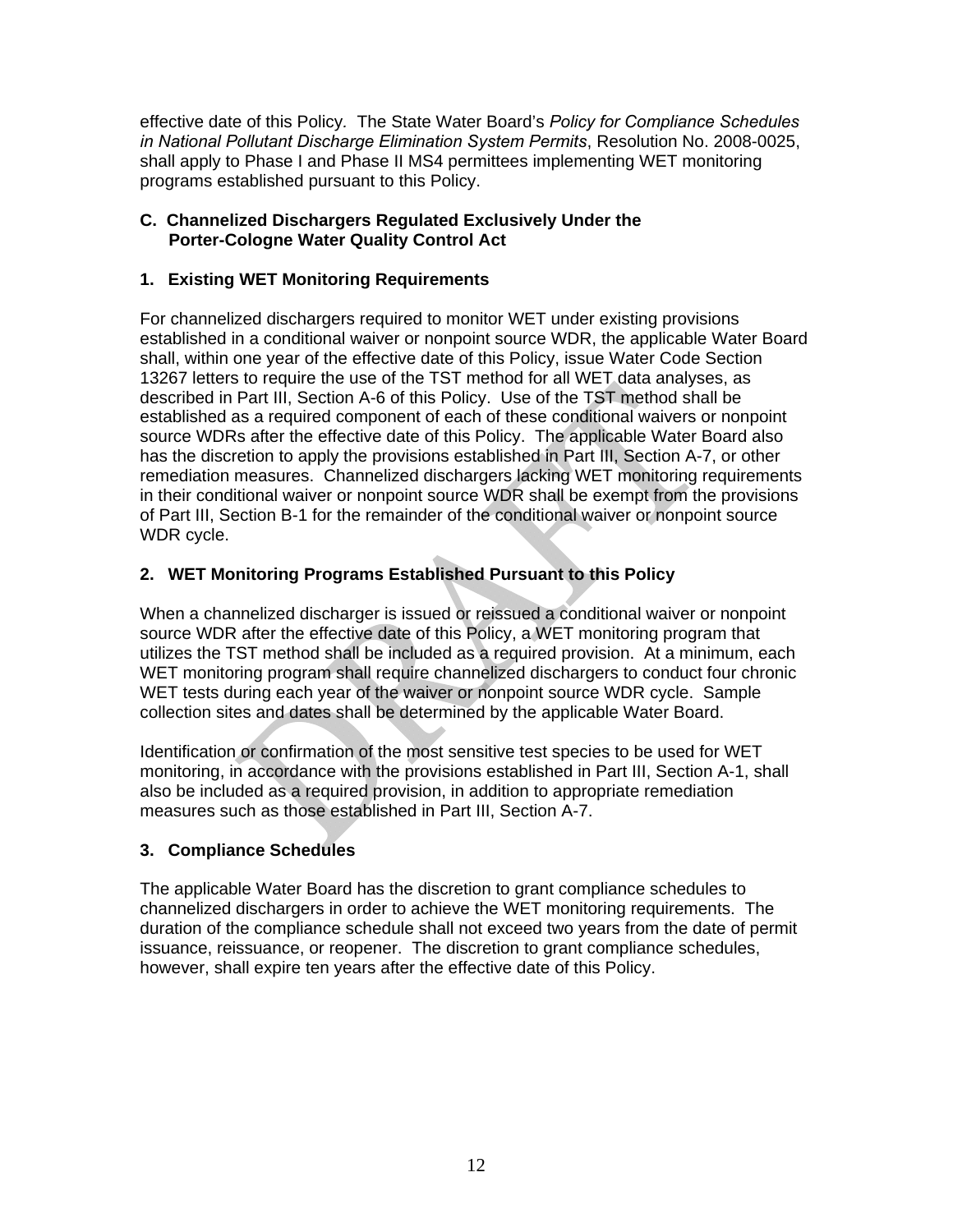

**Attachment A: Decision tree for industrial dischargers and minor POTW permit limits**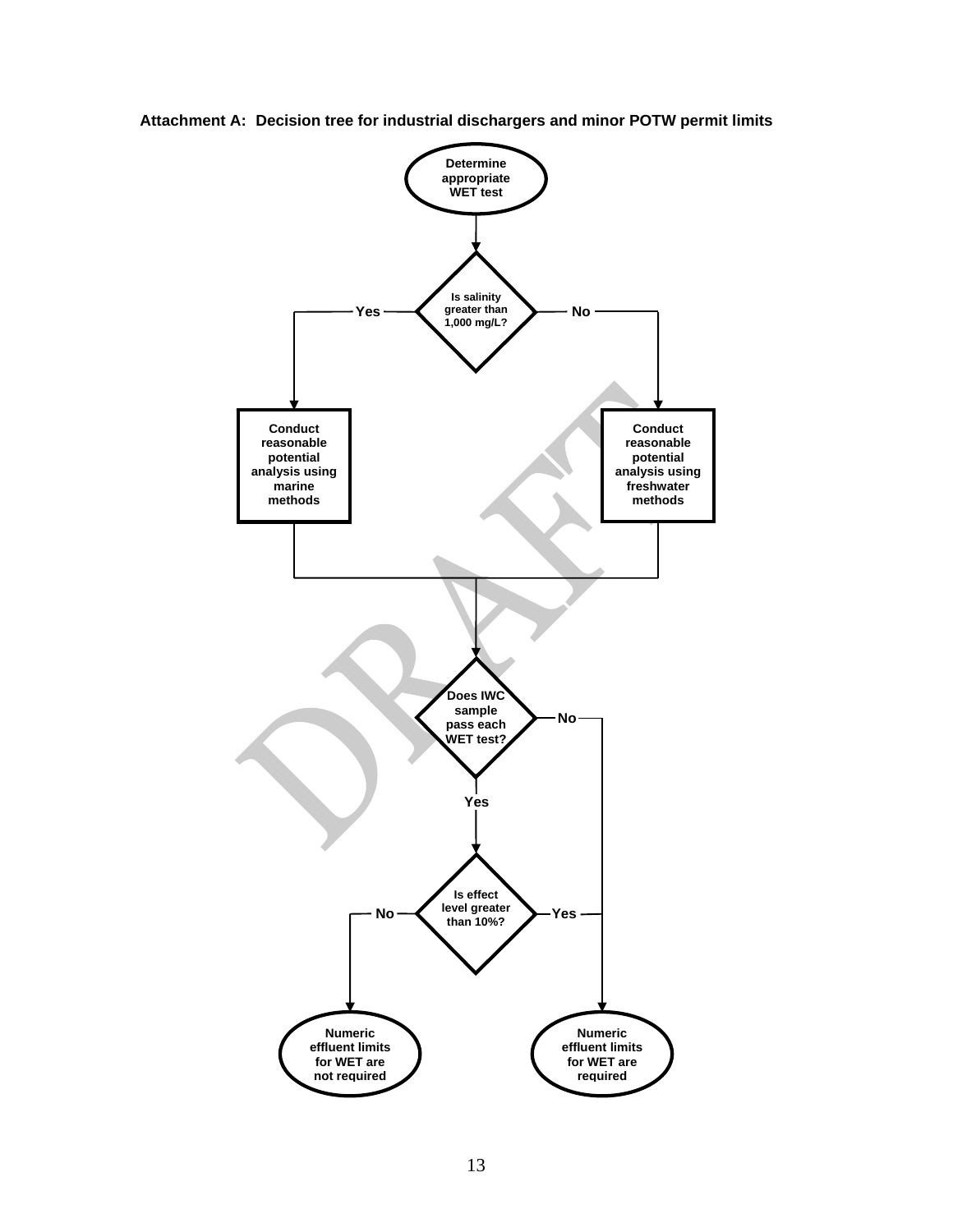**Attachment B: Decision tree for major POTW test species selection**